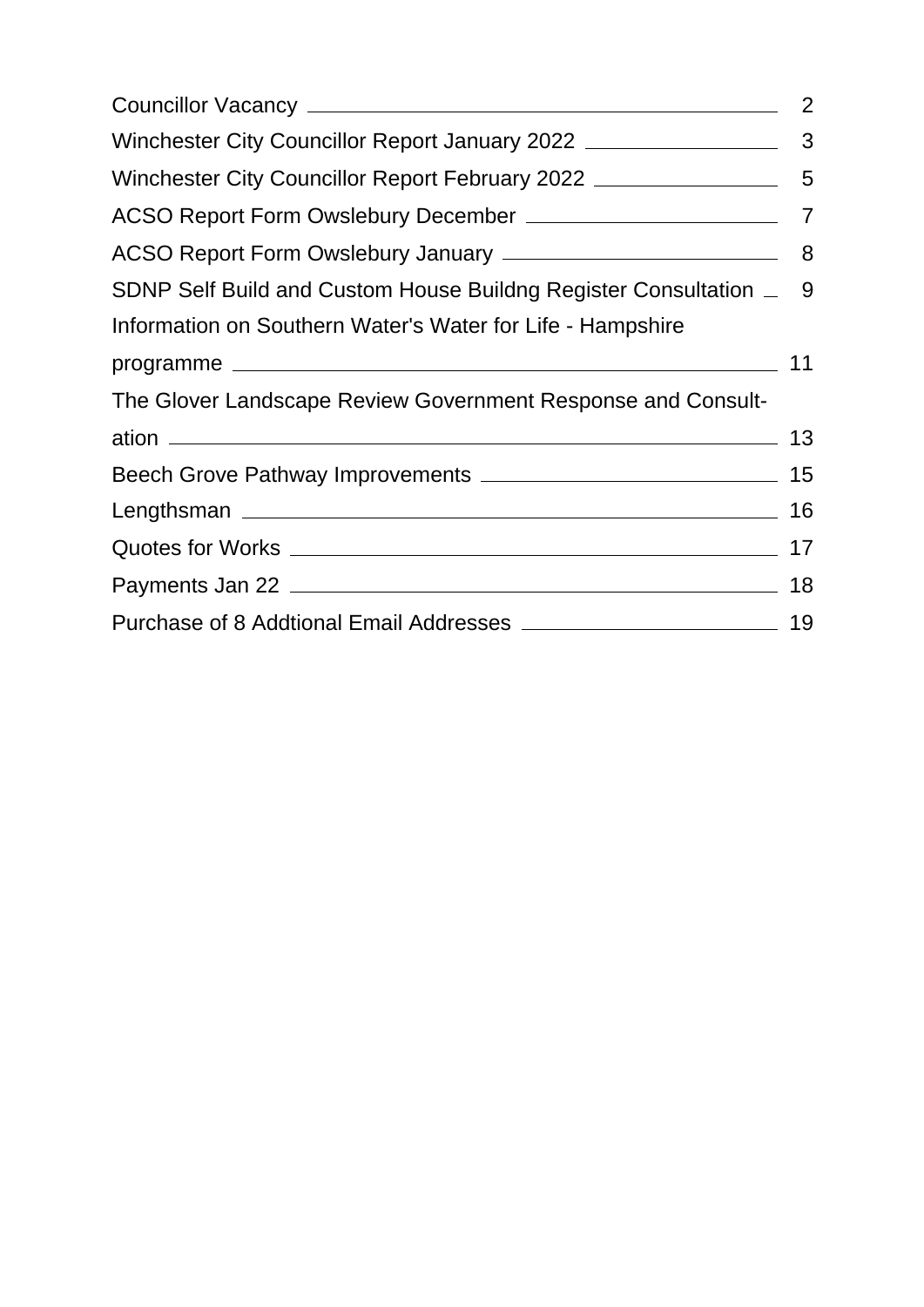<span id="page-1-0"></span>

| <b>MEETING REPORT:</b> | New Councillor |
|------------------------|----------------|
| DATE:                  | 14 February    |
| <b>WRITTEN BY:</b>     | Clerk          |
| AGENDA ITEM:           | 156            |

Paul Phillips has resigned as a Councillor after many years. We wish him and his family well in their new home.

The Council now have a vacancy to fill. I have informed Winchester City Council and they have advised me that because the resignation is within the 6 months of an election the Council do not have to fill this vacancy until the elections in May.

The Council can fill the vacancy now if they choose, but the Council need to understand that if the Council choose to fill the vacancy now the new Cllr will only be in office until the May elections.

The timescales of filling the vacancy now are as follows:

A Notice of Vacancy must be published within the parish. This will advise your parishioners that they have 14 days in which to request an election from the Returning Officer. In the event that it looks like an election is going to be called, the Returning Officer make me aware of this as soon as possible.

After the 14 days, if no request for an election is received, the Council can co-opt the vacancy.

If the Council co-opt the Council have to advertise the vacancy for four weeks on the Parish Council notice boards and website.

Following receipt of applications, the next suitable Parish Council meeting will have an agenda item 'To receive written applications for the office of Parish Councillor and to co-opt a candidate to fill the existing vacancy'. Eligible candidates will be invited to attend the meeting. Where a decision will be made.

If the Council choose to fill the vacancy now the earliest opportunity to co-opt a new Cllr would be at the April meeting.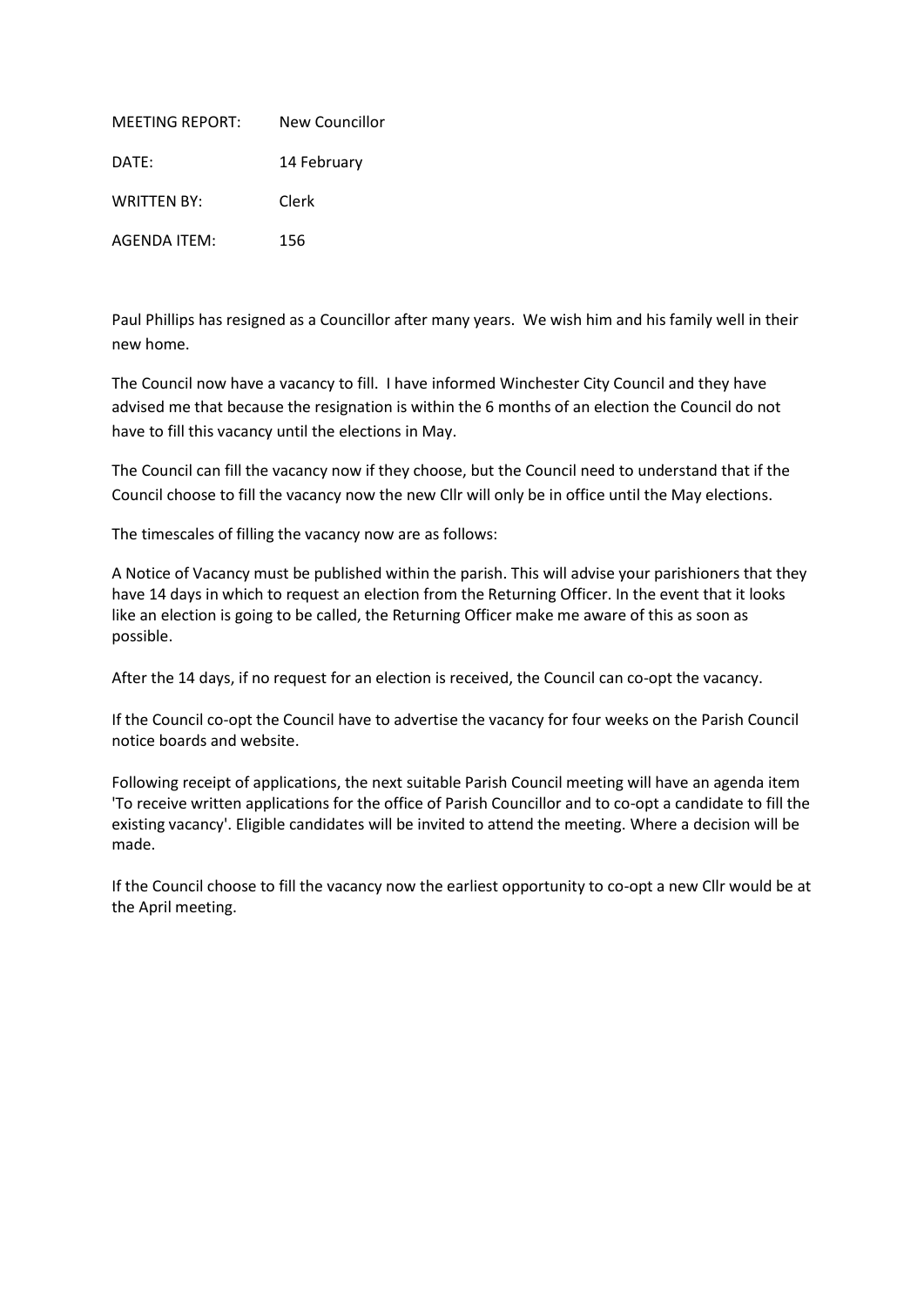# **Winchester City Councillor Report January 2022**

# <span id="page-2-0"></span>**1. Roads update**

For those concerned about motorbike noise and speeding, especially near the A32 and the A272, there is to be a parish update on Teams at 1pm on Friday 14th January. Attendees will include the PCC Donna Jones, local MPs Flick Drummond and Damian Hinds as well as HCC Councillor Russell Oppenheimer, who is responsible for roads at HCC. Details have been circulated to parishes, do let us know if you don't have them and we will send these over.

Statistics have been published by Hampshire Highways for Winchester District for last November. In that month 49 emergencies were attended, 4,440 gullies and other drainage were cleared and 766 potholes were fixed. In addition, they also coped with Storms Arwen and Barra, keeping the roads clear of fallen trees and other vegetation, debris and excess water.

General road problems should be reported online at http://www.hants.gov.uk/transport/ roadmaintenance/roadproblems. Emergency issues on the highway can be reported outside of office hours by calling 101. In any emergency where there is a danger to life, call 999.

Highway operations are continuing as normal during the Plan B restrictions. Parishes are advised to check their blue grit bins are all full in case of freezing temperatures and to contact Hampshire County Council if any need replenishing. This can be done either online at <https://www.hants.gov.uk/transport/roadmaintenance>or by emailing roads@hants.gov.uk.

Going forward, Hampshire County Council has agreed to put extra "recurring" funding into highway maintenance, equating to about £7 million per year, from April this year.

### **2. Trains update**

South Western Railways have confirmed that the onset of the Omicron variant is causing a shortage of staff across its business, leading to short term cancellations.

As a result they will be introducing a new, consolidated timetable from **Monday 17 January 2022**. They say that their *"focus is on producing a timetable that is deliverable so that we improve reliability for our customers, and caters for key workers, school pupils and those who cannot work from home. We will be publishing further details on our new timetable online as soon as we can in the new year"* 

Given the risk of short notice cancellations or alterations, passengers are advised to [check](https://scanner.topsec.com/?u=https%3A%2F%2Fwww.southwesternrailway.com%2Fplan-my-journey&t=e9070553639d07cc76b7d3c77a13c9ced253b23c&r=show&d=2475)  [to see if your planned train is running](https://scanner.topsec.com/?u=https%3A%2F%2Fwww.southwesternrailway.com%2Fplan-my-journey&t=e9070553639d07cc76b7d3c77a13c9ced253b23c&r=show&d=2475) as close to your time of travel as possible.

### **3. Central Winchester projects**

We previously reported that Winchester City Council was looking to lease the site of the former River Park Leisure Centre to the University of Southampton. Due to procedural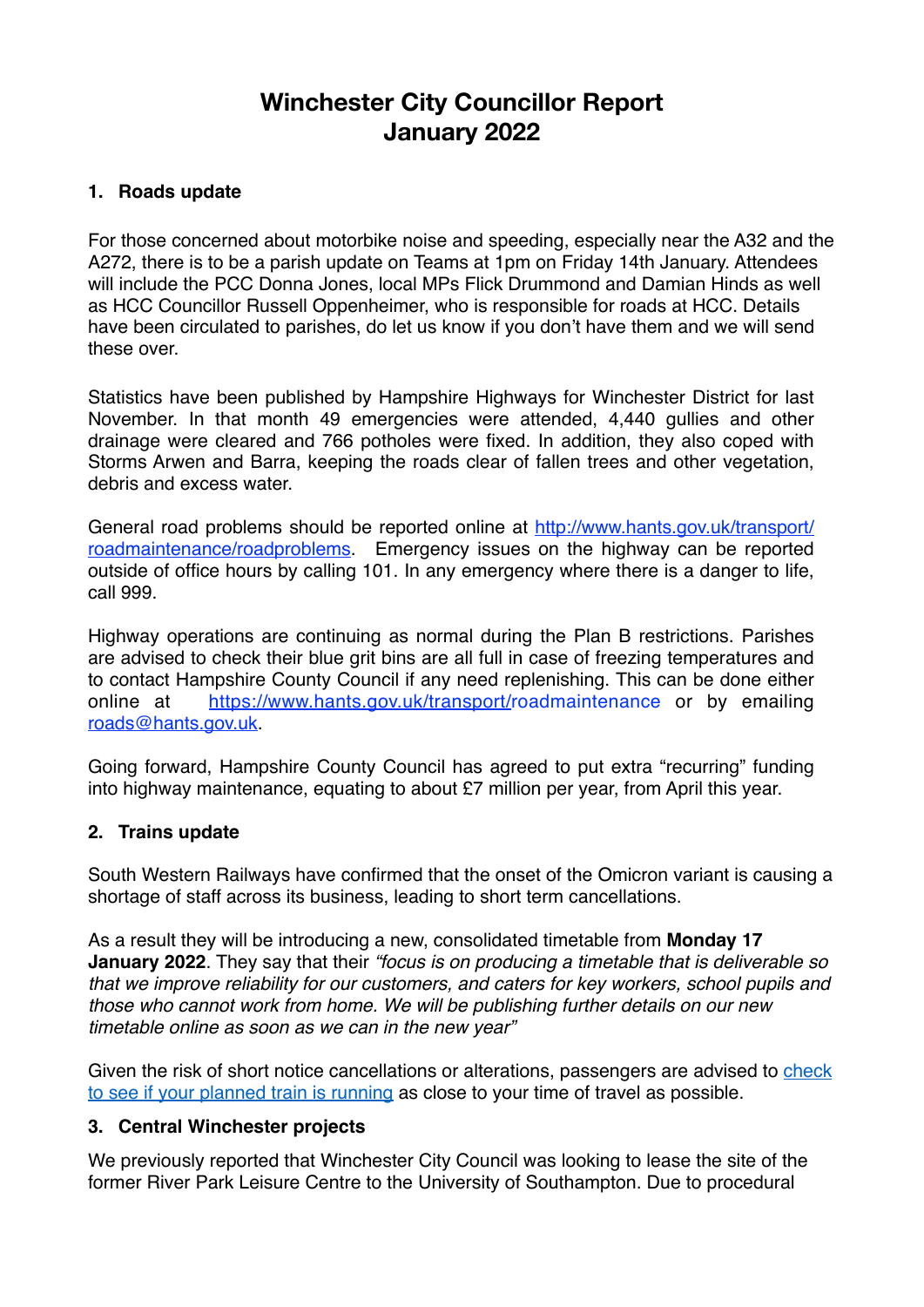irregularities, the decision to do this will have to be rescinded and the proposal advertised. This is likely to occur at the end of January.

Separately, the council's cabinet has approved plans to commence a process to find a development partner for the Central Winchester Regeneration site (formerly known as Silver Hill). This is subject to formal approval by Council on 12th January.

# **4. Grants for businesses**

The government has provided additional support for businesses in the hospitality and leisure sector by way of the new Omicron Hospitality and Leisure Grant. This is being distributed on its behalf by Winchester City Council. Eligible businesses can apply at https://www.winchester.gov.uk/business/business-rates/important-information-on-businessrates.

Winchester City Council will also shortly be launching a grant to allocate the remainder of the discretionary grant support money it received from the government to help businesses impacted by the pandemic. This will be open to new applicants as well as those who have received grants before. Eligibility criteria will need to be met. It is likely that the application window will be relatively short so businesses are advised to respond promptly.

## **5. Garden waste collection**

Collection of garden waste was suspended by Winchester City Council over the Christmas period to enable crews to be redeployed to assist the core refuse service. It will recommence in the weeks commencing 10th and 17th January (generally the second of those weeks for our area).

Christmas tree collection will also take place on that recommencement date, on the same day as the scheduled garden waste collection, the trees should be left out with the refuse bins. Large trees over five feet tall will need to be cut into smaller pieces to enable them to fit into the collection vehicle.

Residents using the garden waste collection service will need to renew for a further year from March. Residents can now sign up until the end of February 2023 at https:// www.winchester.gov.uk/waste-recycling/garden-waste-collection-sign-up

Best wishes the New Year from us both.

# **Laurence Ruffell Hugh Lumby**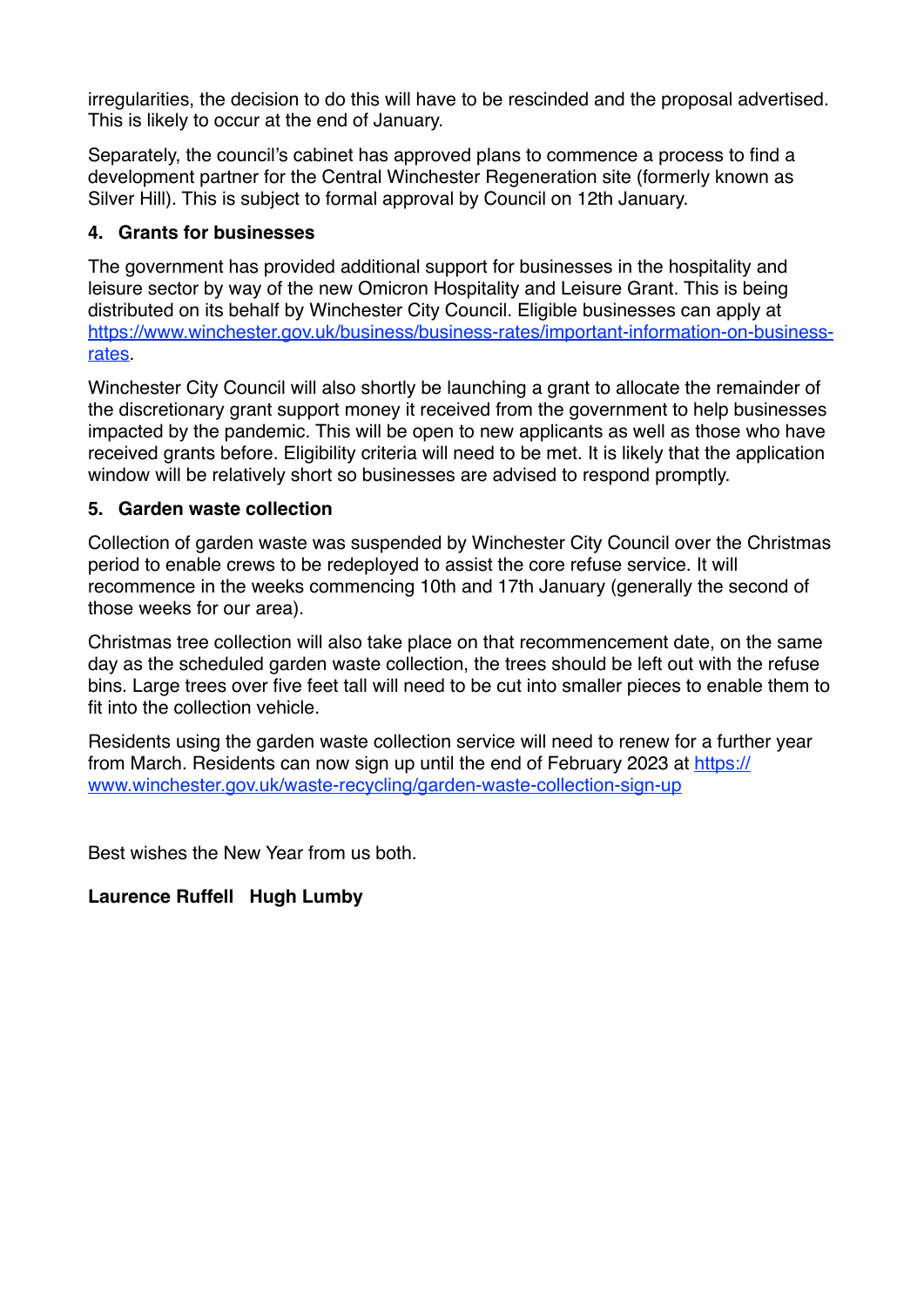# **Winchester City Councillor Report February 2022**

# <span id="page-4-0"></span>**1. Platinum Jubilee Celebrations**

Winchester City Council has issued guidance and self-help information on its website to assist those looking to organise street parties and other events to celebrate the Queen's platinum jubilee. Details can be found at: [https://www.winchester.gov.uk/community](https://www.winchester.gov.uk/community-recreation/queen-s-jubilee-celebrations)[recreation/queen-s-jubilee-celebrations](https://www.winchester.gov.uk/community-recreation/queen-s-jubilee-celebrations)

The information includes details as to how to apply for road closures. Note that residents must apply prior to **11 March** in order to ensure that their application is processed in time. I understand that the traffic team have already received a number of them. A link to relevant webpage is at [https://www.winchester.gov.uk/roads-highways/](https://www.winchester.gov.uk/roads-highways/special-event-road-closures) [special-event-road-closures](https://www.winchester.gov.uk/roads-highways/special-event-road-closures). Any queries regarding event road closure applications should be addressed to trafficteam@winchester.gov.uk.

Organisers may also wish to consider applying for grants from the council to help fund costs which will enable the event to run, such as marketing, signage/banners, equipment, gazebos, venue hire and other supplies to enable the event (e.g. glasses, cutlery, first aid kits etc.).

The grants are available as part of the council's Small Grants programme. Further information on the eligibility and criteria for the Small Grants programme, along with how to make an application, can be found [here.](https://www.winchester.gov.uk/grants-for-not-for-profit-organisations/small-grant-scheme) For further details contact Jane Chuhan, Funding and Development Officer, on email [jchuhan@winchester.gov.uk](mailto:jchuhan@winchester.gov.uk) or phone 01962 848 256.

### **2. Residents survey**

The council has commissioned the independent research agency, M.E.L Research Ltd, to undertake a residents' survey and separate young persons' survey. This will ask at the doorstep the opinions of 1,600 residents from across the district (100 residents in each ward).

The young persons' survey will include five hundred 18-24 year olds and also be carried out face to face. This will include a mix of locations across the district taking in the two universities, shopping and leisure centres. Each survey is expected to take around fifteen minutes.

The fieldwork will commence 31 January and run until 20 March 2022 with interviews conducted between the hours of 10am to 8pm, Monday to Sunday.

All interviewers will have a letter of authorisation from the council and they will be carrying M.E.L identification badges and wearing a branded hi-vis vest. They will also comply with the latest COVID-19 advice and guidance issued by the Government and the Market Research Society.

For more information contact Simon Howson (email [showson@winchester.gov.uk](mailto:showson@winchester.gov.uk)) or telephone 01962 848 104l.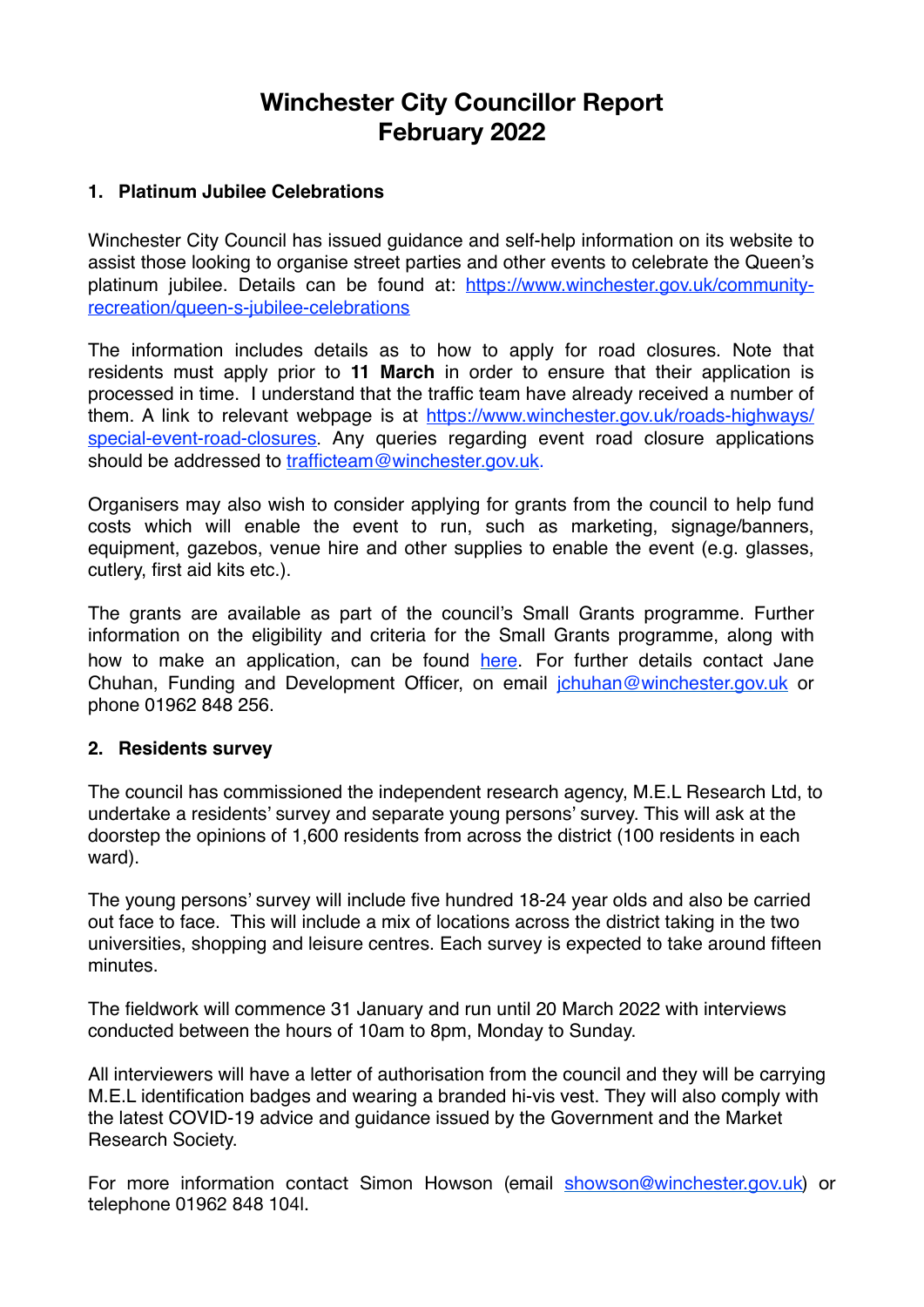# **3. Southampton to London pipeline project**

ESSO has permission to construct a replacement aviation fuel pipeline from Southampton to London. This development was treated as Nationally Significant Infrastructure Project and permission was given by the Secretary of State for Business, Energy and Industrial Strategy in October 2020. A section of the 97km pipeline runs through this area, including and works involving vegetation clearance are underway. This will be followed by construction work over the summer, with planting and seeding from September.

An interactive map showing the area affected and other details can be found at https:// www.slpproject.co.uk/interactive-map/.

## **4. Mayor of Winchester's Community Awards**

The annual Mayor of Winchester's Community Awards have been launched, aimed at individuals and organisations that have made a real difference in the Winchester district. The award recognises and celebrates those who have gone above and beyond the call of duty to help others – which has been especially important as we continue to support each other with the pressures placed upon us by the COVID-19 pandemic.

To nominate a person or organisation, complete the online form at [winchester.gov.uk/](https://www.winchester.gov.uk/forms/ShowForm.asp?fm_fid=490) [mayors-awards](https://www.winchester.gov.uk/forms/ShowForm.asp?fm_fid=490) with the details of your nominee(s).

The closing date for nominations is 18 February 2022.

## **5. 2023 Parliamentary boundaries review**

Residents will recall the consultation last year on proposed changed to the constituencies. The process has now moved to the second consultation phase, with the Boundary Commission announcing the locations and dates for public hearings. It is possible to book speaking slots at these; to book, [visit the dedicated public hearings page on our](https://scanner.topsec.com/?d=2475&u=https%3A%2F%2Fbit.ly%2Fbcepublichearings&t=a85c6eaf20776d86dc1420edfc3f909823d4620c&r=show)  [website](https://scanner.topsec.com/?d=2475&u=https%3A%2F%2Fbit.ly%2Fbcepublichearings&t=a85c6eaf20776d86dc1420edfc3f909823d4620c&r=show) and click on your chosen hearing.

The Boundary Commission currently propose to publish the representations received during the first consultation period on their website at [www.bcereviews.org.uk](https://scanner.topsec.com/?d=2475&u=http%3A%2F%2Fwww.bcereviews.org.uk%2F&t=698032aabcdbe8c9e28dc75d12e92c2213460192&r=show) on 7 February. The consultation on these starts on 22 February.

# **6. Priority Outcomes Fund**

Winchester City Council's Priority Outcomes Fund opens for applications on **7 February 2022**. This competitive fund will award core funding grants for up to three years, from April 2022 - March 2025. Grants aim to support voluntary and not-for-profit groups and organisations in the district that can clearly demonstrate how their services and projects help residents and create cohesive, sustainable, resilient communities.

Further information will be available on the council's [website](https://www.winchester.gov.uk/grants-for-not-for-profit-organisations) as the fund opens. For further details contact Jane Chuhan, Funding and Development Officer, on email [jchuhan@winchester.gov.uk](mailto:jchuhan@winchester.gov.uk) or phone 01962 848 256.

# **Laurence Ruffell Hugh Lumby**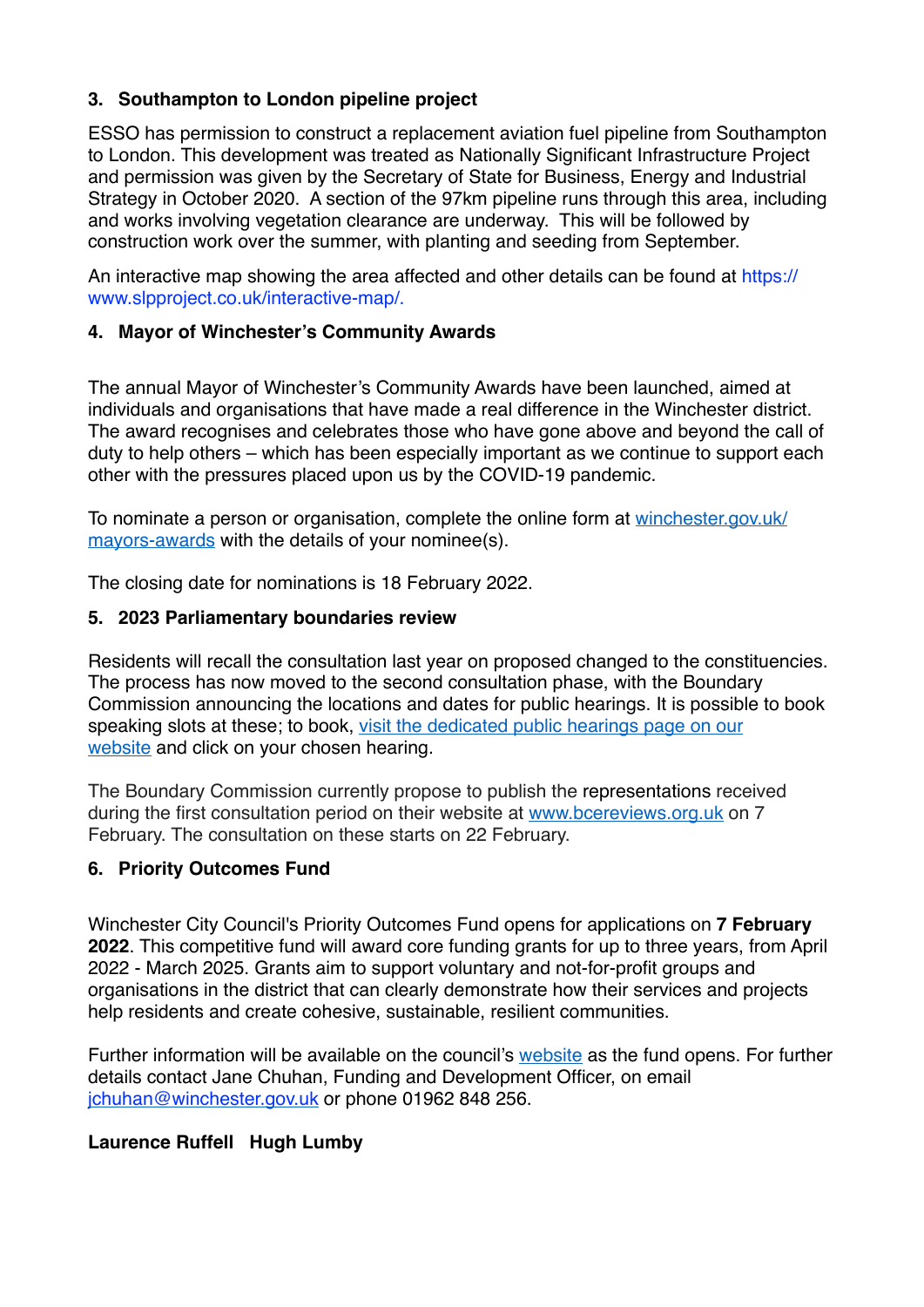# **Owslebury ACSO Incident Report - December 2021**

<span id="page-6-0"></span>

| <b>Date</b> | Parish    | Incident                                          | <b>ACSO Comments</b>                                                                                                                            |
|-------------|-----------|---------------------------------------------------|-------------------------------------------------------------------------------------------------------------------------------------------------|
| 08/12/2021  | Owslebury | Fly tip Thomsons Lane                             | Reported to WCC                                                                                                                                 |
| 15/12/2021  | Owslebury | Garden Waste being dumped in neighbours<br>garden | Attended and tried to meet with the resident that is<br>dumping garden waste in neighbours garden. Meeting did<br>not take place.               |
| 19/12/2021  | Owslebury | Littering Lower Baybridge Lane                    | Attended Lower Baybaybridge Lane re the littering of the<br>alcohol bottles and cans. Will return with CCTV camera.                             |
| 23/12/2021  | Owslebury | Littering Lower Baybridge Lane                    | Met resident and walked Lower Baybridge Lane, camera<br>deployed. discussed the areas with the greatest likelyhood<br>of catching the litterer. |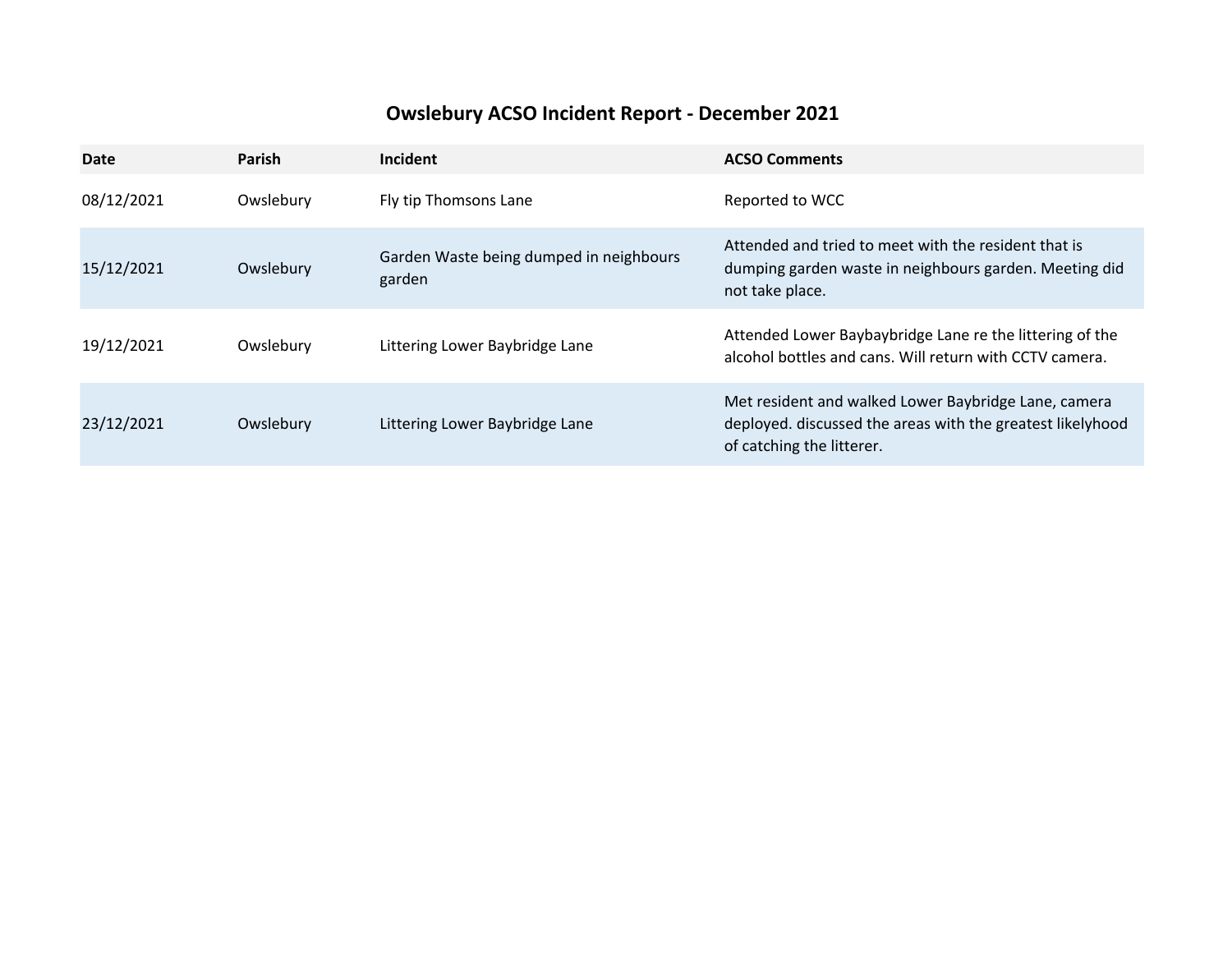# **ACSO Report - Owslebury - January 2022**

<span id="page-7-0"></span>

| Date       | Parish    | <b>Report Type</b> | <b>Initial Report</b>                             | <b>ACSO Comments</b>                                                                                                                                                                                                           |
|------------|-----------|--------------------|---------------------------------------------------|--------------------------------------------------------------------------------------------------------------------------------------------------------------------------------------------------------------------------------|
| 17/01/2022 | Owslebury | <b>INCIDENT</b>    | Bags of dead ducks dumped on lower baybridge lane | Attended Rohay farm and spoke with farmer and game keeper.<br>ducks identified as garden ducks similar to the wild mallards that<br>are farmed for the shoot, nil further but camera is deployed for<br>littering on this lane |
| 17/01/2022 | Owslebury | <b>FOOT PATROL</b> |                                                   | Attended village and walked through and back from the pavilion                                                                                                                                                                 |
| 20/01/2022 | Owslebury | <b>FOOT PATROL</b> |                                                   | Attended lower baybridge lane and changed card and batteries in<br>the CCTV camera                                                                                                                                             |
| 22/01/2022 | Owslebury | <b>FOOT PATROL</b> |                                                   | Attended lower baybridge lane and changed card and batteries in<br>the CCTV camera. Reviewed CCTV. Nil to report                                                                                                               |
| 23/01/2022 | Owslebury | <b>FOOT PATROL</b> |                                                   | Attended village and walked through                                                                                                                                                                                            |
| 26/01/2022 | Owslebury | <b>FOOT PATROL</b> |                                                   | Attended and walked Whites Hill and whaddon lane re reports of<br>littering.                                                                                                                                                   |
| 28/01/2022 | Owslebury | <b>FOOT PATROL</b> |                                                   | Attended lower baybridge lane and changed card and batteries in<br>the CCTV camera. Reviewed CCTV. Nil to report                                                                                                               |
| 31/01/2022 | Owslebury | <b>FOOT PATROL</b> |                                                   | Attended lower baybridge lane and changed card and batteries in<br>the CCTV camera. Reviewed CCTV. Nil to report                                                                                                               |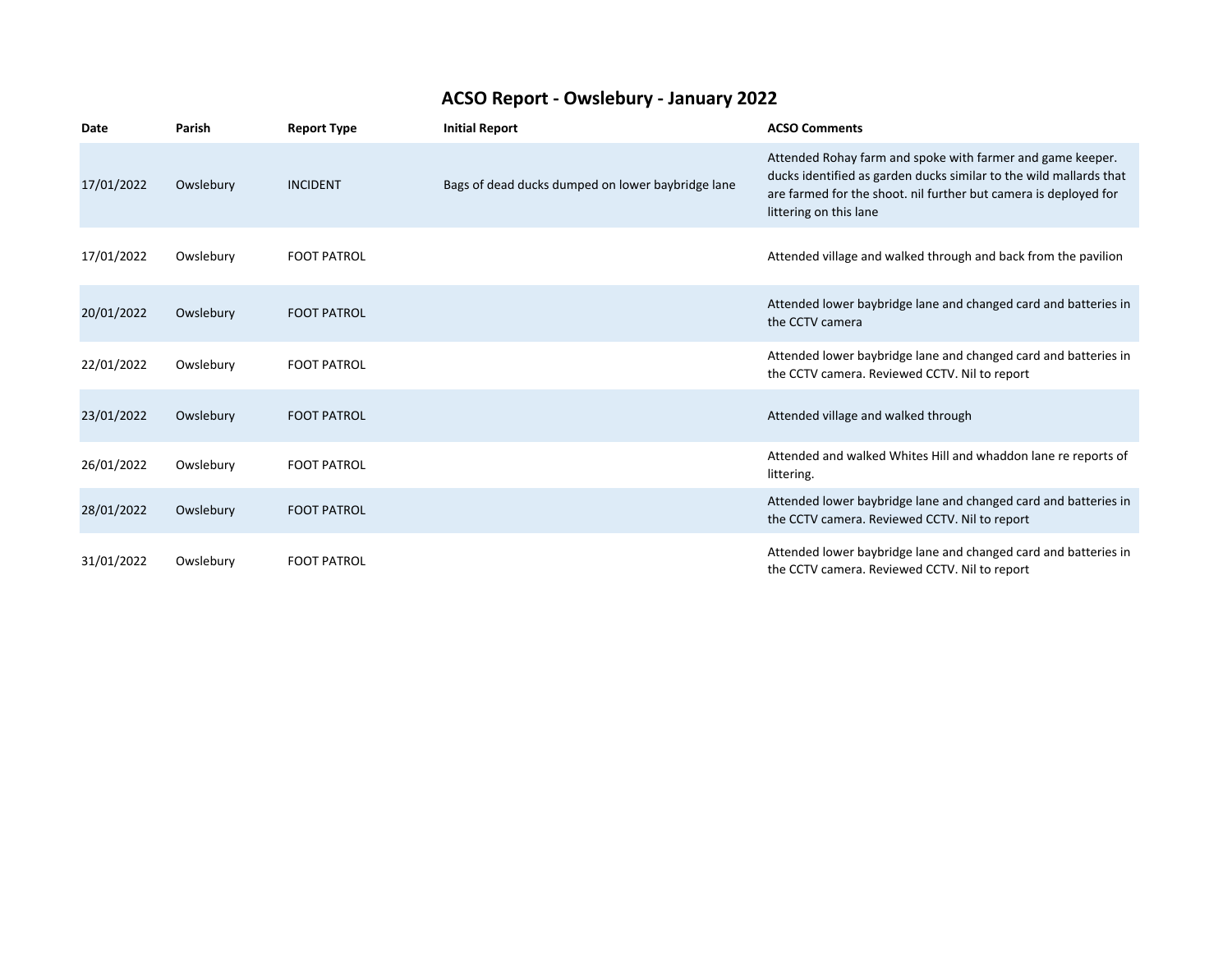<span id="page-8-0"></span>

| MEETING REPORT:    | SDNPA Self-Build and Custom Housebuilding Register Consultation |
|--------------------|-----------------------------------------------------------------|
| DATE:              | 14 February                                                     |
| <b>WRITTEN BY:</b> | Clerk                                                           |
| AGENDA ITEM:       | 160                                                             |

# **Self-Build and Custom Housebuilding Register**

Consultation – opportunity to comment on proposed local connection test for the Self-Build and Custom Housebuilding Register

The South Downs National Park Authority (SDNPA) is proposing a local connection test (see below) for those wanting to record their interest in building their own home by applying to be included on the Self-build and Custom Housebuilding Register (the "Register").

Consultation on the proposed local connection test is being carried out for eight weeks between Tuesday 11 January 2022 and Tuesday 08 March 2022.

All responses to the consultation must be received before midnight on Tuesday 08 March 2022.

Please let SDNPA know your comments on the proposed local connection test as set out below. Further details about the Register and the local connection test are also set out below. If you have questions regarding this consultation please telephone 01730 814810 and ask to speak to Kevin Wright in the Planning Policy team or email planningpolicy@southdowns.gov.uk

Responses to the consultation must be made in writing and can be sent to the SDNPA in the following ways:

By email to planningpolicy@southdowns.gov.uk

By letter to Planning Policy, SDNPA, South Downs Centre, North Street, Midhurst, West Sussex, GU29 9DH

#### **Proposed Local Connection Test**

Any person that meets at least one of the following criteria when applying to be entered on the Selfbuild and Custom housebuilding register, is considered to have met the Local Connection Test and will be entered into Part 1 of the Register:

a) Have lived (as only home or principal residence) in the National Park (or in a split Parish, part of which is inside the National Park) continuously for at least the last two years; or

b) Have lived (as only home or principal residence) in the National Park (or in a split Parish, part of which is inside the National Park) continuously for three out of the last five years; or

c) Have immediate family\* who have lived continuously in the National Park (or lived in a split Parish, part of which is inside the National Park) for at least the previous five years; or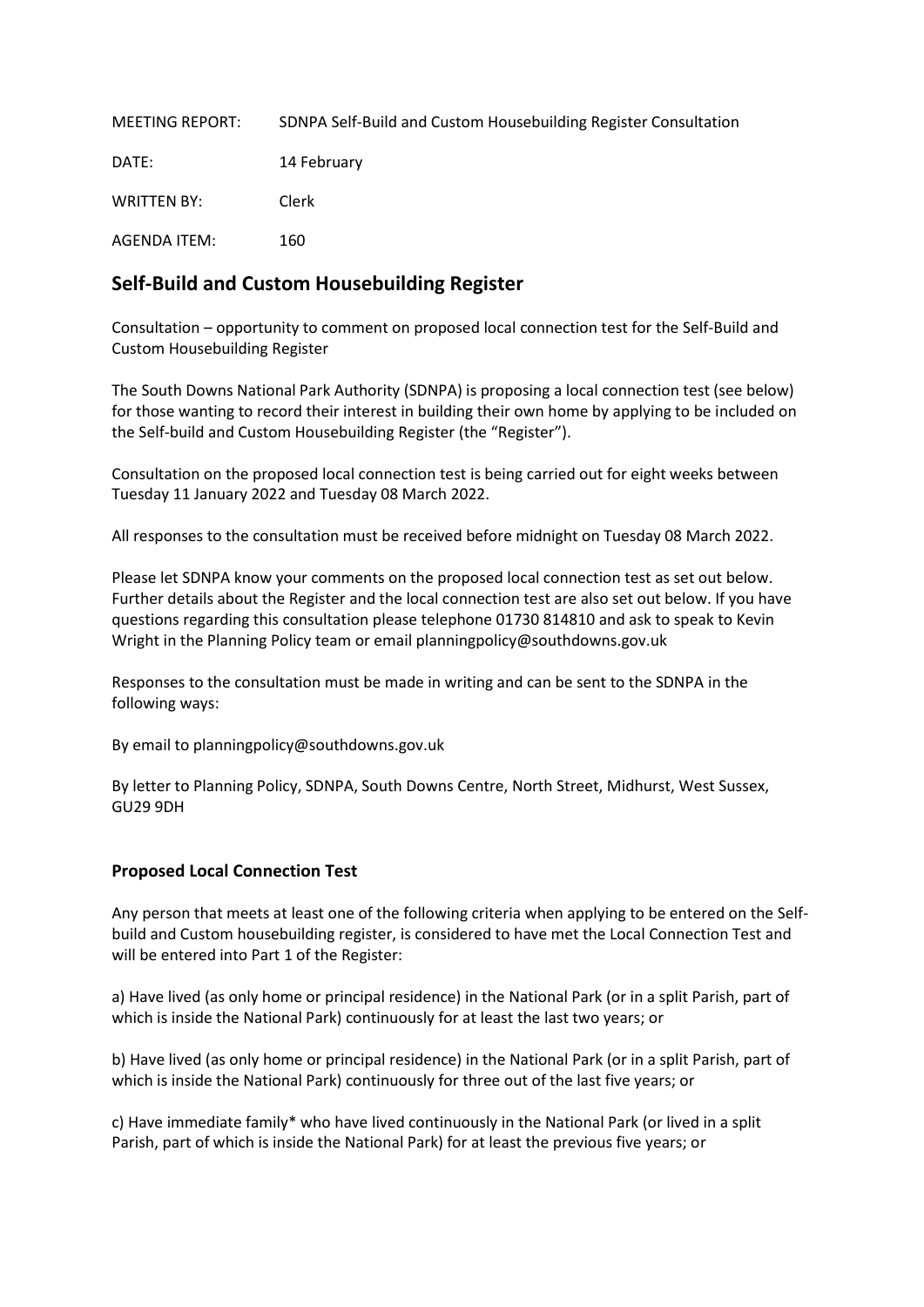d) Have been employed in the National Park for a minimum of 16 hours per week continuously for the last two years; or

e) You are a member of the armed forces, or an ex-member of the armed forces whose service ended within the last 5 years.

\* Immediate family is defined as parents, adult siblings and adult children.

#### **Further details**

The SDNPA is required by law to keep a Self-build and Custom Housebuilding Register. The Register provides evidence of demand for self-build and custom housebuilding within the National Park. Anyone seeking land to build their own home can apply to be on the Register providing they are at least 18 years of age and they are a British citizen, or a national of a European Economic Area State or a national of Switzerland. The criteria can also include a local connection test.

The effect of the local connection test is to separate the Register into Part 1 and Part 2.

Those applicants entered on Part 1 of the Register will meet the eligibility criteria and the local connection test. SDNPA has a duty to permit sufficient plots to meet the demand evidenced by the entries on Part 1 of the Register.

Those on Part 2 will meet the eligibility criteria only.

The entries on Part 1 and 2 of the Register will be taken into account by SDNPA when making planning decisions in the National Park.

Those on Part 2 of the Register can still build their own home in the National Park.

Being on Part 1 of the Register provides no entitlement to receive any plot permitted by the SDNPA.

Further information on the Self-Build and Custom Housebuilding Register can be found at https://www.southdowns.gov.uk/planning-policy/self-build-custom-build/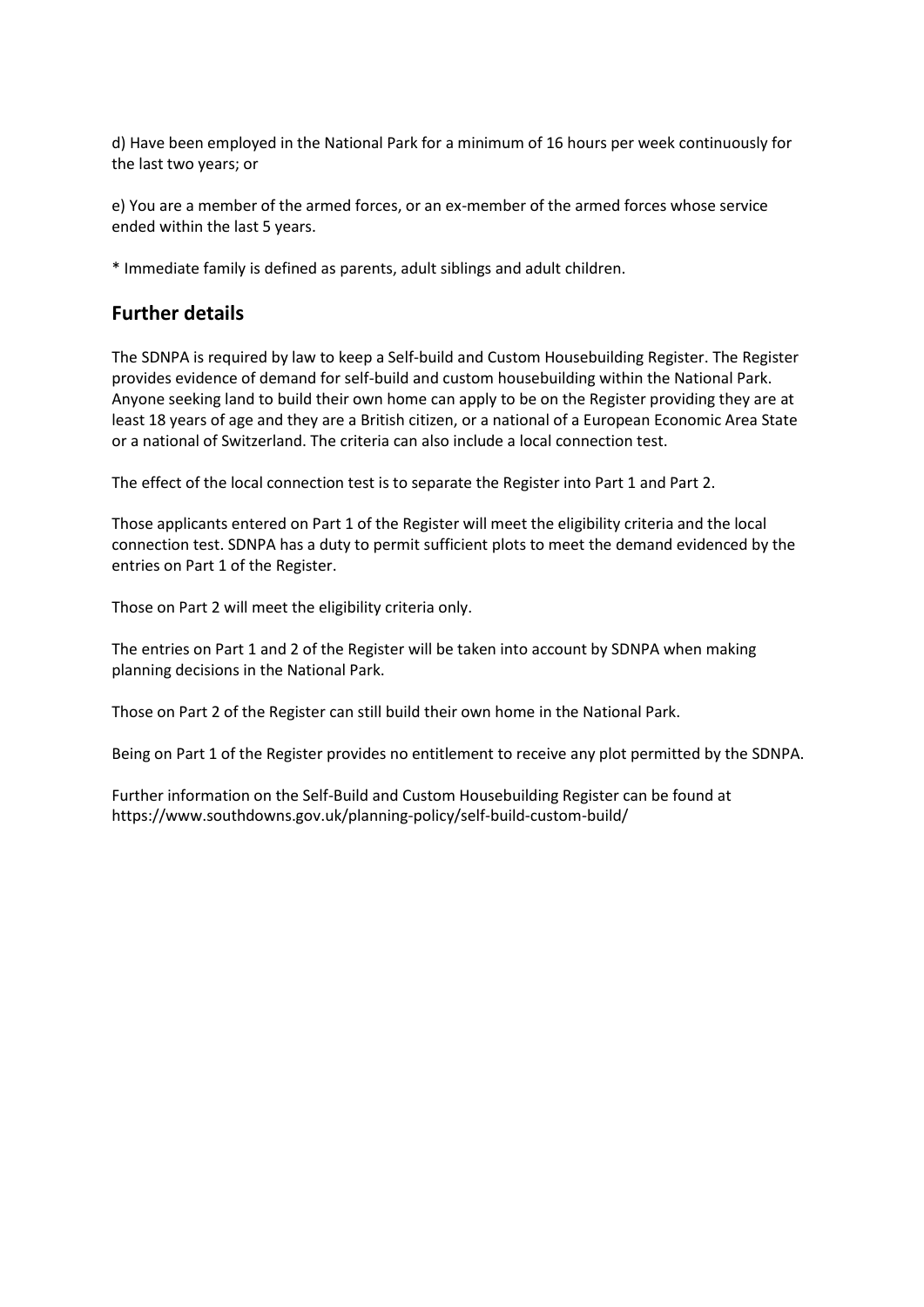<span id="page-10-0"></span>MEETING REPORT: Information on Southern Water's Water for Life - Hampshire programme

DATE: 14 February

WRITTEN BY: Clerk

AGENDA ITEM: 161

The Council have received several emails regarding Southern Waters plan to build a new pipeline from Havant to Otterbourne.

Email Received: 21/12/21

Good afternoon,

I'm writing to provide the following information to help you respond to any queries from landowners or residents in your parishes about the preliminary investigations that are under way as part of our Water for Life – Hampshire programme.

Southern Water recently wrote to landowners and residents about our Water for Life – Hampshire programme, which will reduce abstraction from the sensitive Test and Itchen rivers.

The plans include a new pipeline to transfer additional water from the planned Havant Thicket Reservoir to our Otterbourne Water Supply Works.

We are looking at a number of routes for the pipeline and are undertaking preliminary investigations now to inform the selection process for the preferred route.

This includes writing to local landowners and other interested parties who may be impacted or affected by the pipeline route.

The information we are gathering will help us understand those impacts so they can be considered as part of the route selection process and minimise effects on residential properties wherever possible.

In the new year, we will engage and consult the local community, planning authorities, environmental groups and other stakeholders to help us shape the plans as they develop over the coming months.

For more information on our Water for Life – Hampshire programme, visit [www.southernwater.co.uk/our-story/water-for-life-hampshire](http://www.southernwater.co.uk/our-story/water-for-life-hampshire)

Email Received: 19/01/22

Good afternoon

After months of work by stakeholders across the South East, we're pleased to share Water Resources South East's consultation on its emerging regional plan.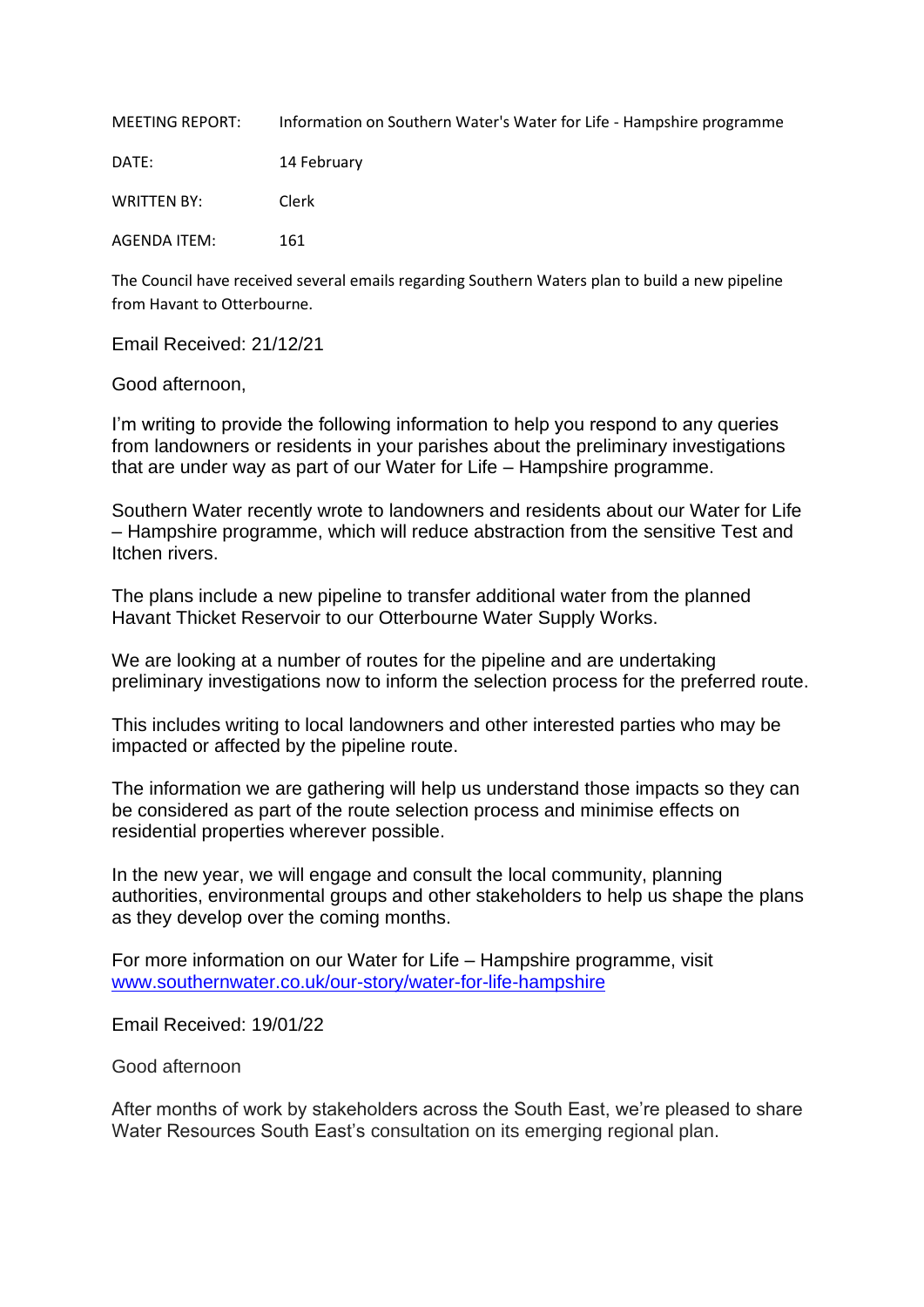We, alongside our colleagues in other water companies across the region, have been developing this for a number of years to develop the first region-wide plan to secure sustainable water resources for the future.

Ensuring stakeholders are able to have their say is crucial. WRSE's emerging regional plan will, following an update later this year, feed into each of its member companies' water resources management plans (WRMP).

Our WRMP will outline how we'll deliver some of the solutions included in the plan – and we'll consult on this plan later in the year.

#### **Engaging with the consultation**

Our consultation is running from 17 January, for eight weeks – concluding on 14 March.

Our consultation document, and supporting documents, are available through [wrse.org.uk](https://www.wrse.org.uk/) and [dedicated consultation platform.](https://wrse.uk.engagementhq.com/)

WRSE is hosting four webinars in the coming weeks to provide more information about the plan and answer stakeholders' questions. The first is a launch event on 20 January, where WRSE will provide an overview of our emerging regional plan, how it was developed and the next steps.

In the week of 31 January, WRSE is holding three webinars, focusing on the east, west and north of our region respectively. These will go into more detail about solutions being proposed and what our plan means for each region. To sign up for any or all four of these webinars, click [here.](https://forms.office.com/Pages/ResponsePage.aspx?id=RyCs8DjDLEuATnWckn-g5WFd53QeVdRApRob02fz2MZURTlZVURBWkc4TlhSVk1XSUdFQlJMRzFMUyQlQCN0PWcu)

The consultation document, and supporting annexes, are available on [wrse.org.uk.](https://www.wrse.org.uk/)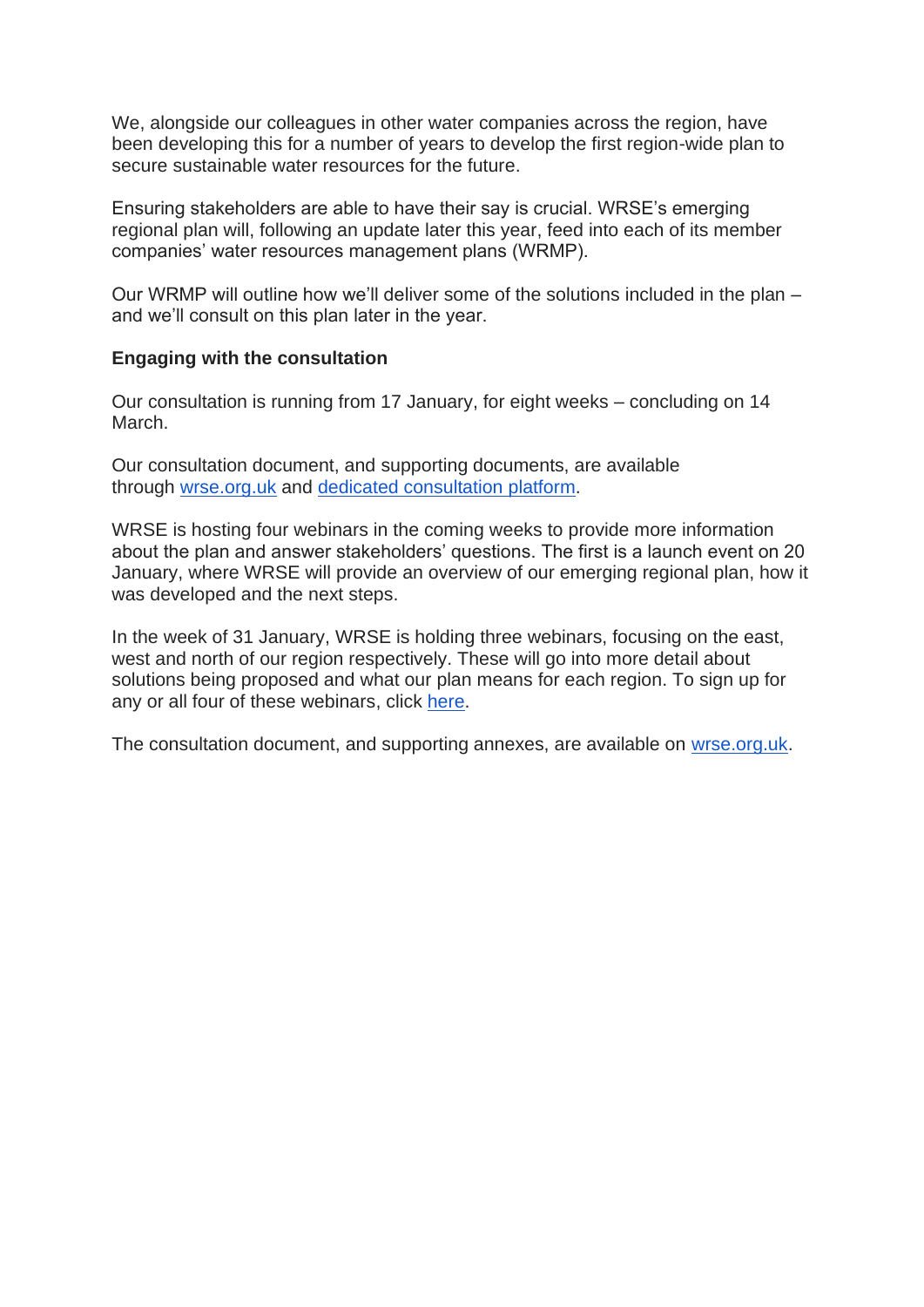<span id="page-12-0"></span>

| <b>MEETING REPORT:</b> | The Glover Landscape Review: Government Response and Consultation |
|------------------------|-------------------------------------------------------------------|
| DATE:                  | 14 February                                                       |
| <b>WRITTEN BY:</b>     | Clerk                                                             |
| AGENDA ITEM:           | 162                                                               |

The Council has received an email from the SDNP regarding the Glover report.

# The Glover Landscape Review: Government Response and Consultation

Dear Clerk,

As I am sure you are already aware, on 15 January the Government published its much-awaited response to recommendations made in the Landscape Review of Protected Landscapes led by Julian Glover. The Government's response to these recommendations will have far-reaching, long-term impacts on the South Downs National Park, the other 9 English National Parks and the 34 Areas of Outstanding Beauty (AONBs) in England.

The South Downs National Park will be considering these proposals in detail over the coming weeks and will be responding in full to the consultation, but you can find our initial response [here](https://www.southdowns.gov.uk/landscape-review-sdnpa-response/)

We strongly encourage all partners, organisations, businesses, communities, individuals and all who care for the South Downs National Park to feed into this important Government consultation to decide on key issues affecting the future of the South Downs National Park and its fellow protected landscapes.

### **Consultations deadline:**

The consultation will run for **12 weeks, closing on 9 April 2022**.

You can find and respond to the consultation [here.](https://consult.defra.gov.uk/future-landscapes-strategy/government-response-to-the-landscapes-review/)

Important information:

### **Glover Landscape Review (2019):**

• A really helpful summary of the Review and its key recommendations can be found [here.](https://www.gov.uk/government/publications/designated-landscapes-national-parks-and-aonbs-2018-review/landscapes-review-summary-of-findings)

• The full Review can be found [here.](https://assets.publishing.service.gov.uk/government/uploads/system/uploads/attachment_data/file/833726/landscapes-review-final-report.pdf)

### **Government's Response (15 January 2022):**

- The full Defra press release announcing the consultation is available to view [here.](https://www.gov.uk/government/news/ambitious-proposals-to-strengthen-our-protected-landscapes-announced)
- The Government's response to the Landscapes Review can be found [here.](https://eur03.safelinks.protection.outlook.com/?url=https%3A%2F%2Fwww.gov.uk%2Fgovernment%2Fpublications%2Flandscapes-review-national-parks-and-aonbs-government-response&data=04%7C01%7CJoseph.Wyatt%40defra.gov.uk%7C8baeaf931861412a44c108d9d754ec32%7C770a245002274c6290c74e38537f1102%7C0%7C0%7C637777582018427896%7CUnknown%7CTWFpbGZsb3d8eyJWIjoiMC4wLjAwMDAiLCJQIjoiV2luMzIiLCJBTiI6Ik1haWwiLCJXVCI6Mn0%3D%7C3000&sdata=1CeDQGV83u3SJA5lqltFe1OxBVXry%2F4953CQqf81Mmw%3D&reserved=0)
- The consultation can be found [here.](https://consult.defra.gov.uk/future-landscapes-strategy/government-response-to-the-landscapes-review/)

We will share our consultation response in full and would welcome a copy of your consultation response.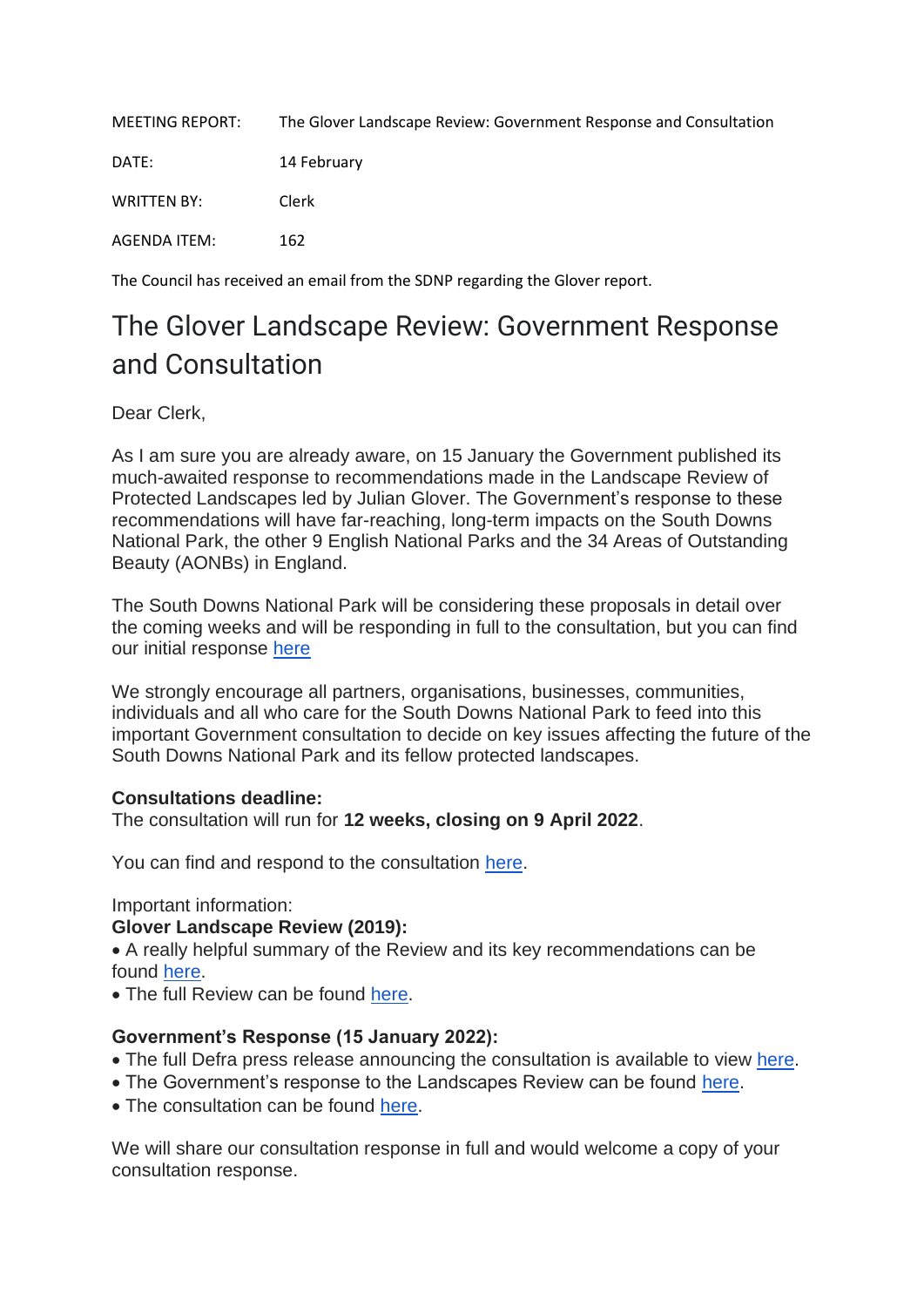I would encourage all Town and Parish Councils to consider this important Government Consultation and to respond as a key stakeholder in the future of the National Park.

Kind regards Chris

Chris Paterson Communities Lead South Downs National Park Authority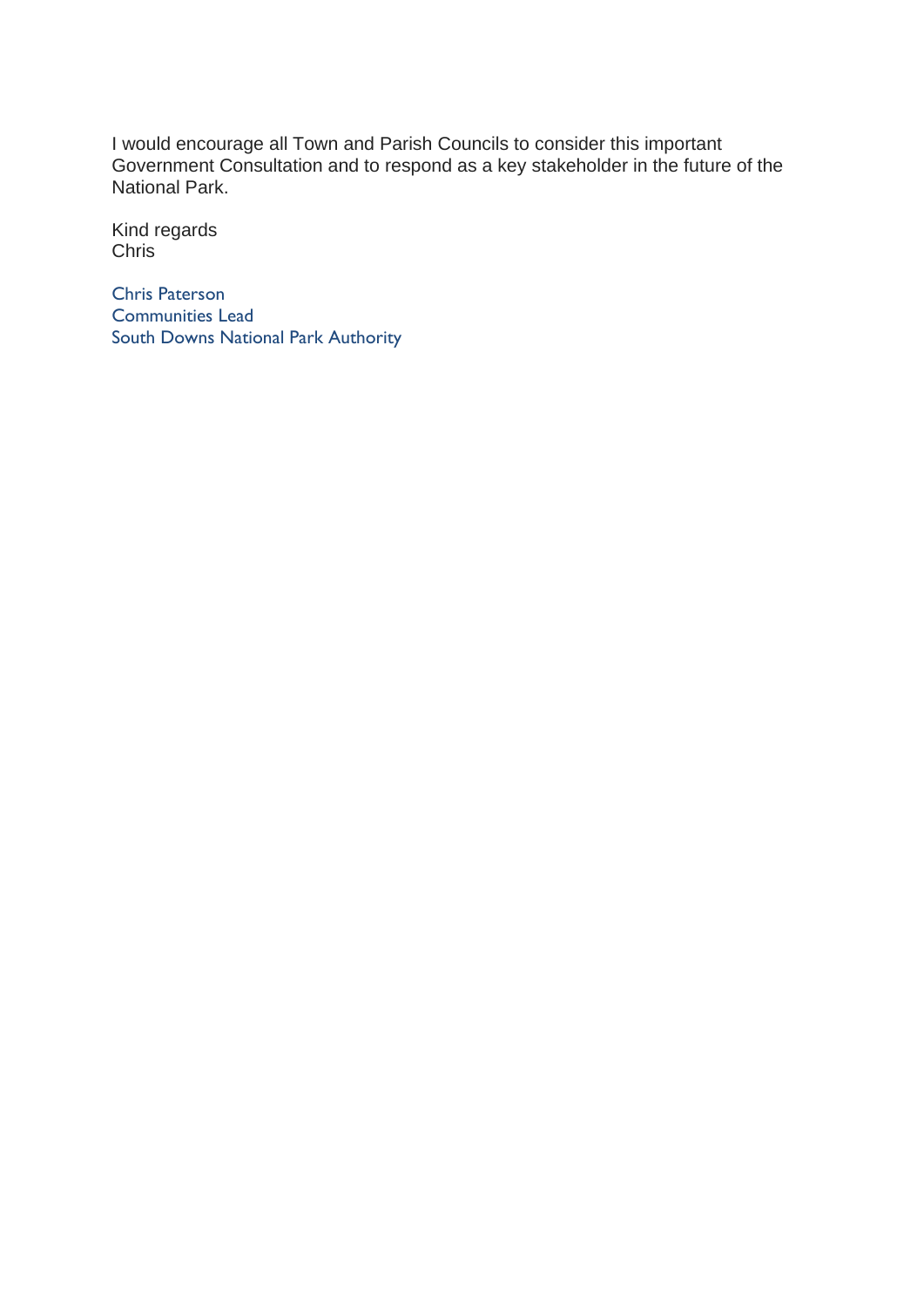<span id="page-14-0"></span>

| MEETING REPORT:    | Beech Grove Pathway Improvements |
|--------------------|----------------------------------|
| DATE:              | 14 February                      |
| <b>WRITTEN BY:</b> | Clerk                            |
| AGENDA ITEM:       | 163                              |

I received an email from Havant Highways on 19 January which is as follows:

*Having fulfilled our brief by providing a quote and a conceptual design for the wall we are now awaiting further instruction from the Parish to advise if funding has now been secured to construct the wall.*

*I shall send the invoice for our fees to date shortly.*

I have yet to receive this invoice or a start date.

I would ask the Council if they could set up a small group to look into funding of this project. I am able to help but have found it difficult to find funding.

The Council agreed to use the CIL money that has been received. This is the amount of £3,951.57. The Council need to fund £9,000.00 for this project as the total cost is £13,000.00.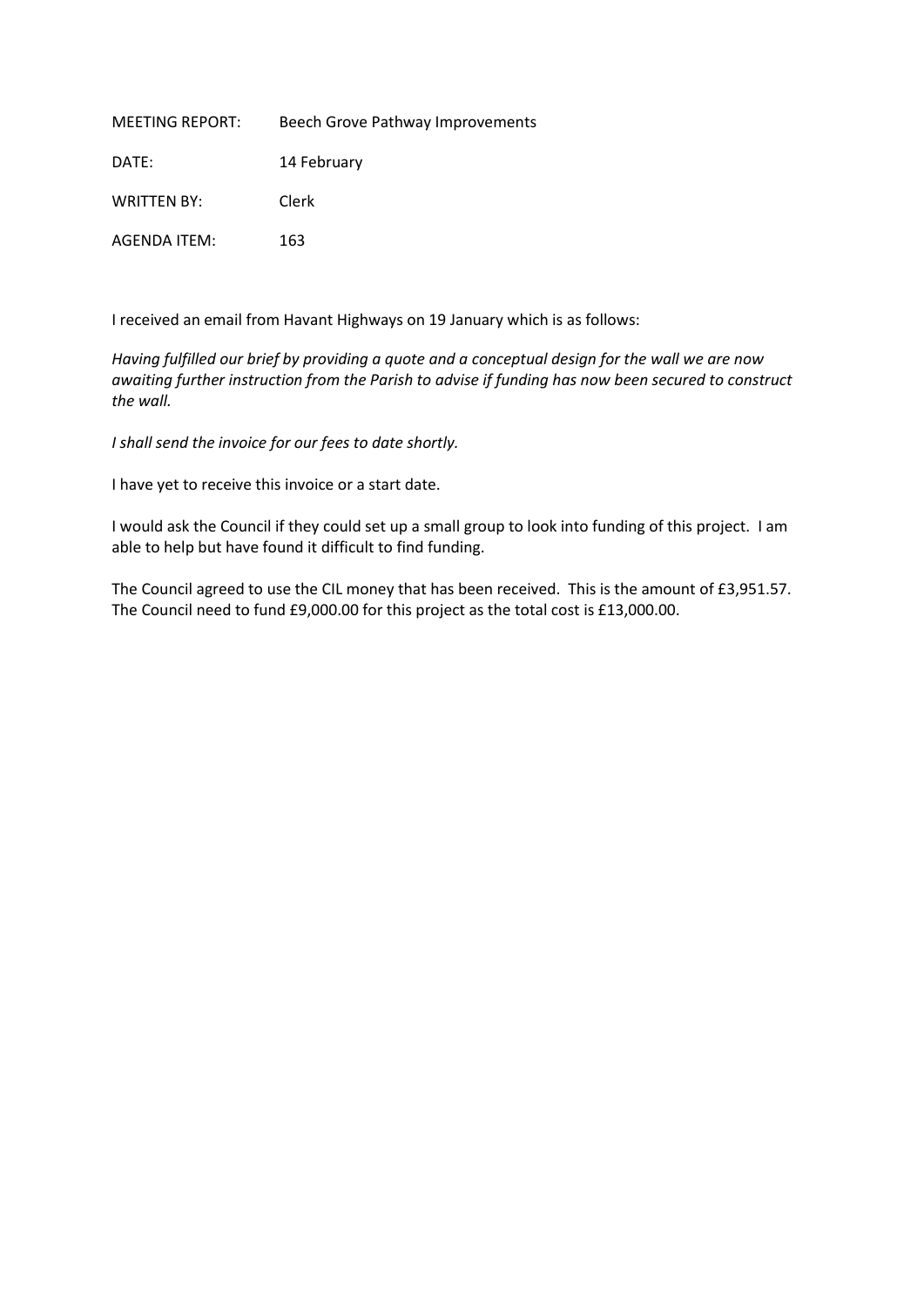<span id="page-15-0"></span>

| <b>MEETING REPORT:</b> | Lengthsman Contract 2022/23 |
|------------------------|-----------------------------|
| DATE:                  | 14 February                 |
| <b>WRITTEN BY:</b>     | Clerk                       |
| AGENDA ITEM:           | 164(a)                      |

I have received an email from the lead Council on the Lengthsman Scheme for 2022/23.

HCC have confirmed that the funding for the Lengthsmen scheme will finish in March 2023 so this next financial year will be the last one. Alongside this Premier Grounds has notified the lead Council that they have to put their prices up for the coming year, please note there has been no increase for 3 years. The cost of fuel is the biggest driving factor behind this increase.

The price will be increasing from £22 per hour to £25. With 4 x 12hr visits per year, the price will go from £1,056 to £1,200.

The Council need to consider the following for next year:

- Do Owslebury wish to remain part of the cluster arrangement next year?
- If so, are the Council happy to proceed with Premier Grounds for the next year, on the understanding that if not, going out to tender for a contract that would only be for 1 more year is a lot of work.
- If happy to not go out to tender, would the Council like to reduce the visits to 40 hours per year, therefore keeping to the £1,000 per Council budget per year?
- Or would you like to stick to 48 hours per year, therefore agreeing to contribute an extra £200 towards the costs?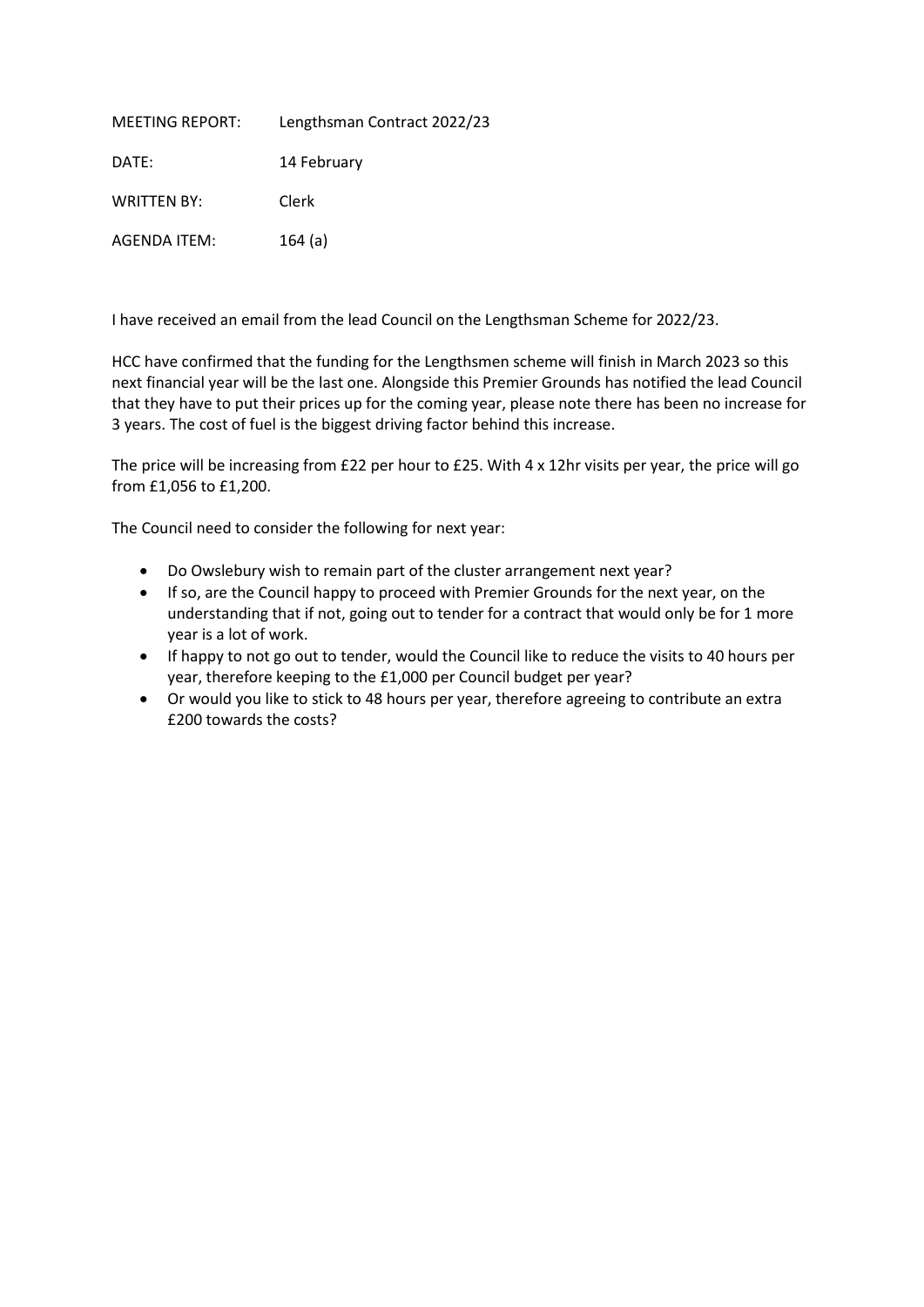<span id="page-16-0"></span>

| <b>MEETING REPORT:</b> | Quotes for Fence, Tree & Vegetation Clearance |
|------------------------|-----------------------------------------------|
| DATE:                  | 14 February                                   |
| <b>WRITTEN BY:</b>     | Clerk                                         |
| AGENDA ITEM:           | 165 (a), (b) & (c)                            |

Please see the quotes for the various works the Council have asked to be completed:

# Fence Works

| <b>Contractor</b> | Amount |
|-------------------|--------|
| Contractor 1      | 260.00 |
| Contractor 2      | 210.00 |

# Clear Vegetation from Bank by School

| <b>Contractor</b> | Amount |
|-------------------|--------|
| Contractor 1      | 150.00 |
| Contractor 2      | 180.00 |
| Contractor 3      | 455.00 |

Tree Crowning – Glebe Field

| <b>Contractor</b> | Amount |
|-------------------|--------|
| Contractor 1      | 560.00 |
| Contractor 2      | 700.00 |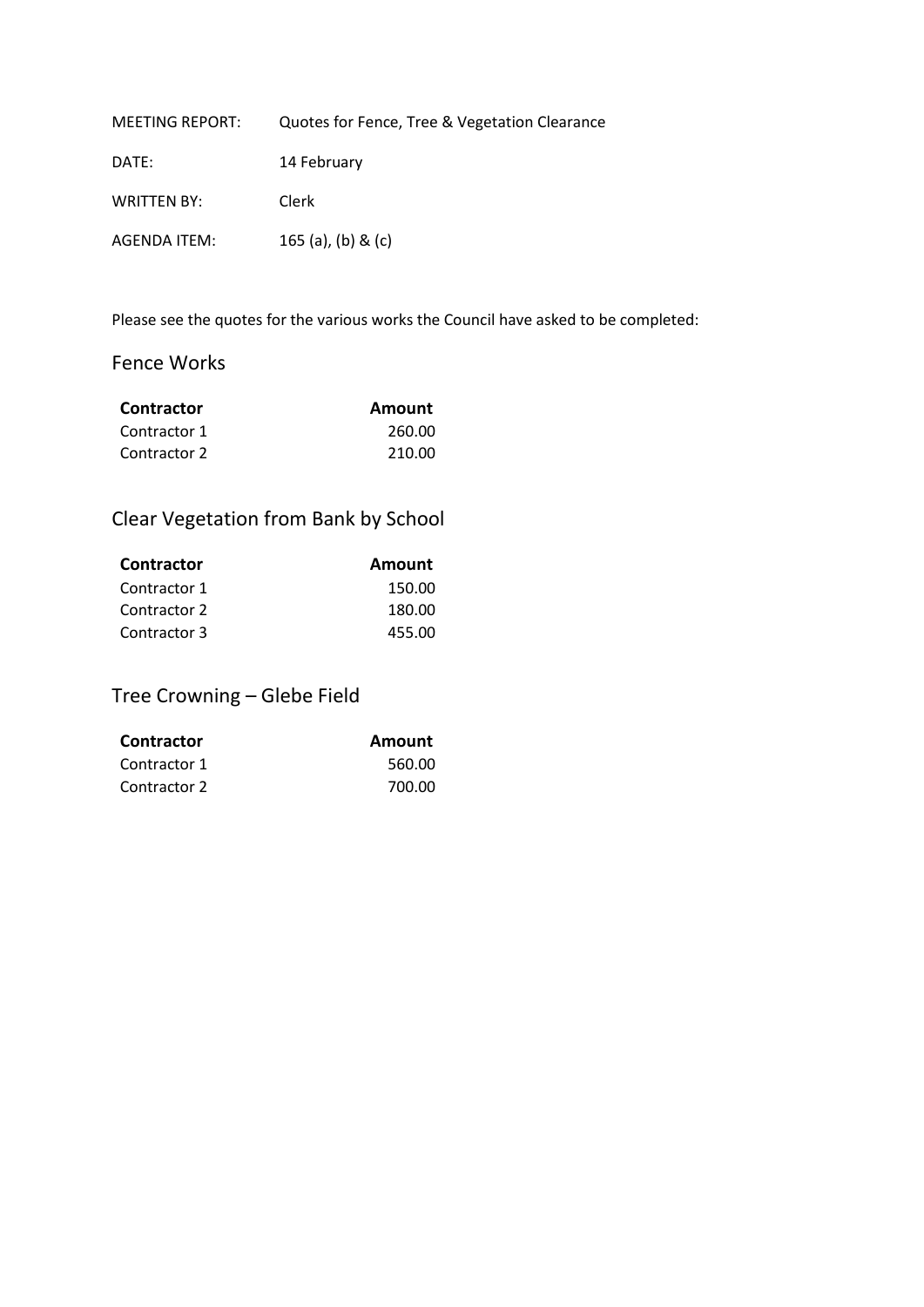# **2021/22**

#### **Owslebury Parish Council Bank and short term deposit balances/bank reconciliaton**

**1. BANK BALANCES 31 January 2022**

| <b>PAYMENTS</b> | Amount (£) Payee |                                | <b>Payment Type</b> |                        |
|-----------------|------------------|--------------------------------|---------------------|------------------------|
| 124             |                  | 235.00 S Comley (Gate Repairs) | JC/PP               | <b>CASH BOOK BALAN</b> |
| 125             |                  | 7.39 SSE (Street Lighting)     | JC/PP               |                        |
| 126             |                  | 16.00 Three (Phone)            | IDD                 |                        |
| 127             |                  | 16.87 IONOS - Website          | DD                  |                        |
| 128             |                  | 384.00 Survey Monkey           | CC                  |                        |
| 129             |                  | 5.10 Stamps (Tesco)            | CC                  |                        |
| 130             |                  | 3.68 Paper Tesco               | <b>CC</b>           |                        |
| 131             |                  | 90.00 Parish Online            |                     |                        |
| 132             |                  | 398.40 Clerks Salary - Jan     |                     |                        |
| 133             |                  | 99.60 HMRC                     |                     |                        |
| 134             |                  | 775.98 Swanmore PC (CSO)       |                     |                        |
| 135             |                  | 69.28 SSE (Street Lighting)    |                     | <b>BANK STATEMENTS</b> |
|                 |                  |                                |                     |                        |

<span id="page-17-0"></span>

| <b>Voucher</b> | Amount (£) Payee |                                    |  | <b>Business Instant access</b> |
|----------------|------------------|------------------------------------|--|--------------------------------|
|                |                  |                                    |  | Per bank statements            |
| 10             |                  | 50.00 Fix Deposit Account Interest |  | <b>Difference</b>              |
|                |                  |                                    |  |                                |
|                |                  |                                    |  |                                |

| <b>IENTS</b> | [Amount (£) [Payee] |                                    | <b>Payment Type</b> |                          |                                |           |              |
|--------------|---------------------|------------------------------------|---------------------|--------------------------|--------------------------------|-----------|--------------|
| 124          |                     | 235.00 S Comley (Gate Repairs)     | JC/PP               | <b>CASH BOOK BALANCE</b> |                                |           |              |
| 125          |                     | 7.39 SSE (Street Lighting)         | JC/PP               |                          | Balances 1st April 2020        |           | 25,088.83    |
| 126          |                     | 16.00 Three (Phone)                | <b>I</b> DD         |                          | income                         |           | 31,868.80    |
| 127          |                     | 16.87 IONOS - Website              | DD                  |                          | expenses                       |           | $-27,578.39$ |
| 128          |                     | 384.00 Survey Monkey               | <b>CC</b>           |                          |                                |           |              |
| 129          |                     | 5.10 Stamps (Tesco)                | <b>CC</b>           |                          |                                |           |              |
| 130          |                     | 3.68 Paper Tesco                   | <b>CC</b>           |                          | <b>CASH BOOK BALANCE</b>       |           | 29,379.24    |
| 131          |                     | 90.00 Parish Online                |                     |                          | add up outstanding payments    |           | 1,842.04     |
| 132          |                     | 398.40 Clerks Salary - Jan         |                     |                          | less o/s receipts              |           | $-45.00$     |
| 133          |                     | 99.60 HMRC                         |                     |                          |                                |           |              |
| 134          |                     | 775.98 Swanmore PC (CSO)           |                     |                          | Control total                  |           | 31,176.28    |
| 135          |                     | 69.28 SSE (Street Lighting)        |                     | <b>BANK STATEMENTS</b>   |                                |           |              |
|              |                     |                                    |                     |                          | Treasurers account             | 31,176.28 |              |
|              |                     |                                    |                     |                          | Business 30 Day notice         |           |              |
| her          | Amount (£) Payee    |                                    |                     |                          | <b>Business Instant access</b> |           |              |
|              |                     |                                    |                     |                          | Per bank statements            |           | 31,176.28    |
| 10           |                     | 50.00 Fix Deposit Account Interest |                     |                          | <b>Difference</b>              |           | $-0.00$      |
|              |                     |                                    |                     |                          |                                |           |              |

| <b>12. SHORT TERM DEPOSIT</b>  |           |
|--------------------------------|-----------|
| Lloyds 1 year (start 29/01/22) | 50.000.00 |

3. TOTAL OF BANK AND SHORT TERM DEPOSITS 79,379.24

Chairman: Date:

RFO: Date: Date: Date: Date: Date: Date: Date: Date: Date: Date: Date: Date: Date: Date: Date: Date:  $\sim$  Date:  $\sim$  Date:  $\sim$  0.075  $\sim$  0.075  $\sim$  0.075  $\sim$  0.075  $\sim$  0.075  $\sim$  0.075  $\sim$  0.075  $\sim$  0.075  $\sim$  0.075